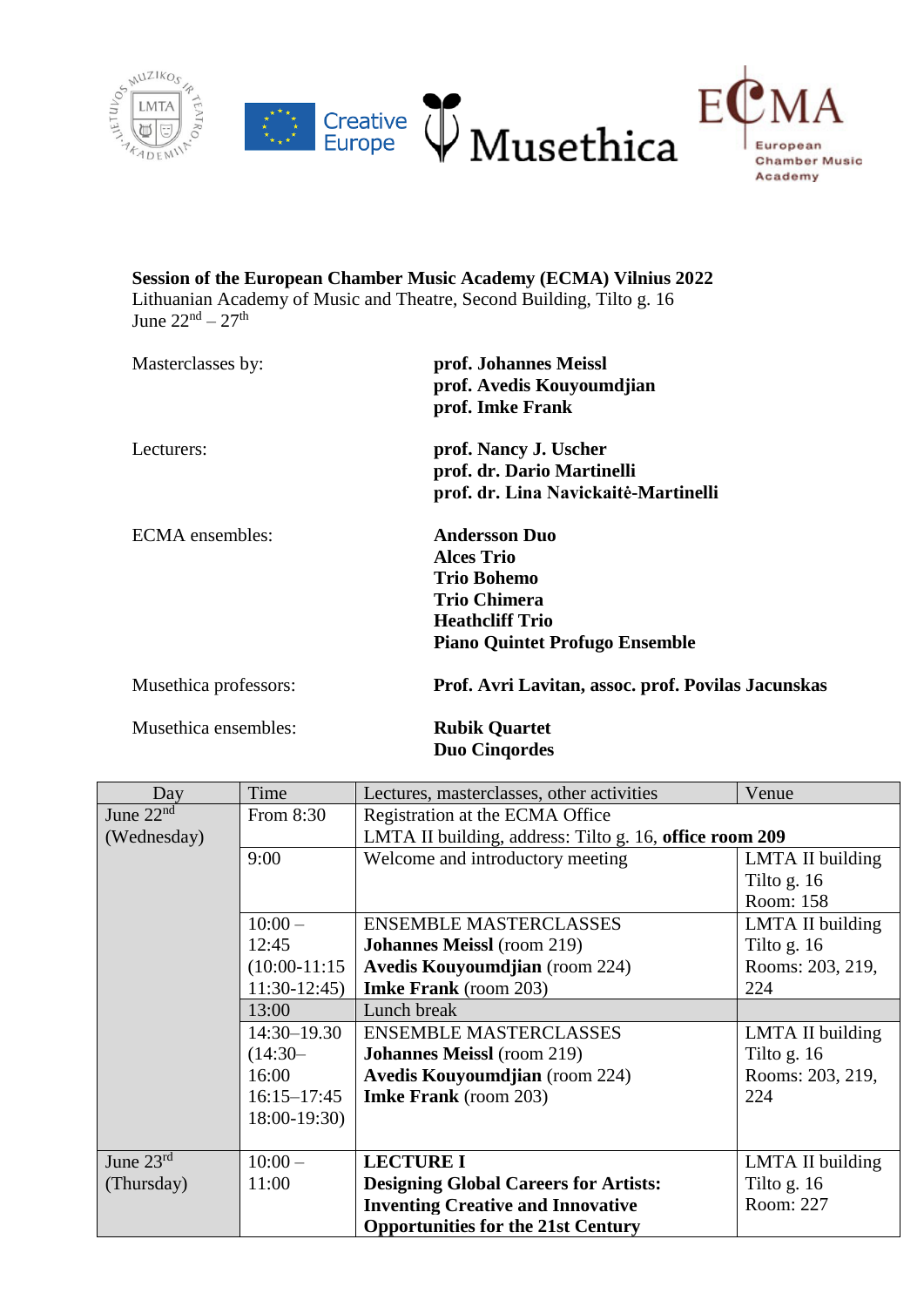|                       |                  | <b>Prof. Nancy J. Uscher</b>                   |                                 |
|-----------------------|------------------|------------------------------------------------|---------------------------------|
|                       |                  | Dean at the College of Fine Arts               |                                 |
|                       |                  | University of Nevada, Las Vegas, USA           |                                 |
|                       | $11:15 - 12:45$  | <b>ENSEMBLE MASTERCLASSES</b>                  | LMTA II building                |
|                       |                  | <b>Johannes Meissl</b>                         | Tilto g. 16                     |
|                       |                  | Avedis Kouyoumdjian                            | Rooms: 203, 219,                |
|                       |                  | <b>Imke Frank</b>                              | 224                             |
|                       |                  |                                                |                                 |
|                       | 13:00            | Lunch break                                    |                                 |
|                       | 14:30-19:30      | <b>ENSEMBLE MASTERCLASSES</b>                  | <b>LMTA II building</b>         |
|                       | $(14:30-$        | <b>Johannes Meissl</b>                         | Tilto g. 16                     |
|                       | 16:00            | Avedis Kouyoumdjian                            | Rooms: 203, 219,                |
|                       | $16:15 - 17:45$  | <b>Imke Frank</b>                              | 224                             |
|                       | 18:00-19:30      |                                                |                                 |
| June 24rd             | $09:30 - 12:45$  | <b>ENSEMBLE MASTERCLASSES</b>                  | <b>LMTA II building</b>         |
| (Friday)              | $(9:30 - 11:00)$ | <b>Johannes Meissl</b>                         | Tilto g. 16                     |
|                       | $11:15-$         | Avedis Kouyoumdjian                            | Rooms: 203, 219,                |
|                       | 12:45            | <b>Imke Frank</b>                              | 224                             |
|                       | 13:00            | Lunch break                                    |                                 |
|                       | $15:00-$         | <b>LECTURE II</b>                              | LMTA II building                |
|                       | 16:15            | The "chamberization" of popular music: from    | Tilto g. 16                     |
|                       |                  | "Yesterday" to today                           | Room: 227                       |
|                       |                  |                                                |                                 |
|                       |                  | PROF. DR. DARIO MARTINELLI                     |                                 |
|                       | $16:30 - 18:00$  | <b>ENSEMBLE MASTERCLASSES</b>                  | LMTA II building                |
|                       | $18:15-$         | <b>Johannes Meissl</b>                         | Tilto g. 16                     |
|                       | 19:45            | Avedis Kouyoumdjian                            | Rooms: 203, 219,                |
|                       |                  | <b>Imke Frank</b>                              | 224                             |
| June 25 <sup>th</sup> | $09:30 - 12:45$  | <b>ENSEMBLE MASTERCLASSES</b>                  |                                 |
| (Saturday)            | $(9:30 - 11:00)$ | <b>Johannes Meissl</b>                         | LMTA II building<br>Tilto g. 16 |
|                       | $11:15-$         | Avedis Kouyoumdjian                            | Rooms: 203, 219,                |
|                       | 12:45            | <b>Imke Frank</b>                              | 224                             |
|                       |                  |                                                |                                 |
|                       | 13:00            | Lunch break                                    |                                 |
|                       | 14:30-19:30      | <b>ENSEMBLE MASTERCLASSES</b>                  | LMTA II building                |
|                       | $(14:30 -$       | <b>Johannes Meissl</b>                         | Tilto g. $16$                   |
|                       | 16:00            | Avedis Kouyoumdjian                            | Rooms: 203, 219,                |
|                       | $16:15 - 17:30$  | <b>Imke Frank</b>                              | 224                             |
|                       | 18:00            | <b>CONCERT</b> at the Grand Hall of the        | <b>LMTA</b> Central             |
|                       |                  | <b>Lithuanian Academy of Music and Theatre</b> | building, Gedimino              |
|                       |                  |                                                | pr. 42                          |
|                       |                  |                                                |                                 |
| June $26th$           | $9:30 - 11:00$   | <b>ENSEMBLE MASTERCLASSES</b>                  | LMTA II building                |
| (Sunday)              | $11:45-$         | <b>Johannes Meissl</b>                         | Tilto g. 16                     |
|                       | 12:45            | Avedis Kouyoumdjian                            | Rooms: 203, 219,                |
|                       |                  | <b>Imke Frank</b>                              | 224                             |
|                       | 13:00            | Lunch break                                    |                                 |
|                       | $15:00-$         | <b>LECTURE III</b>                             | LMTA II building                |
|                       | 16:15            | Performers' Gesturality in Sound,              | Tilto g. $16$                   |
|                       |                  | <b>Expression, and Communication</b>           | Room: 227                       |
|                       |                  |                                                |                                 |